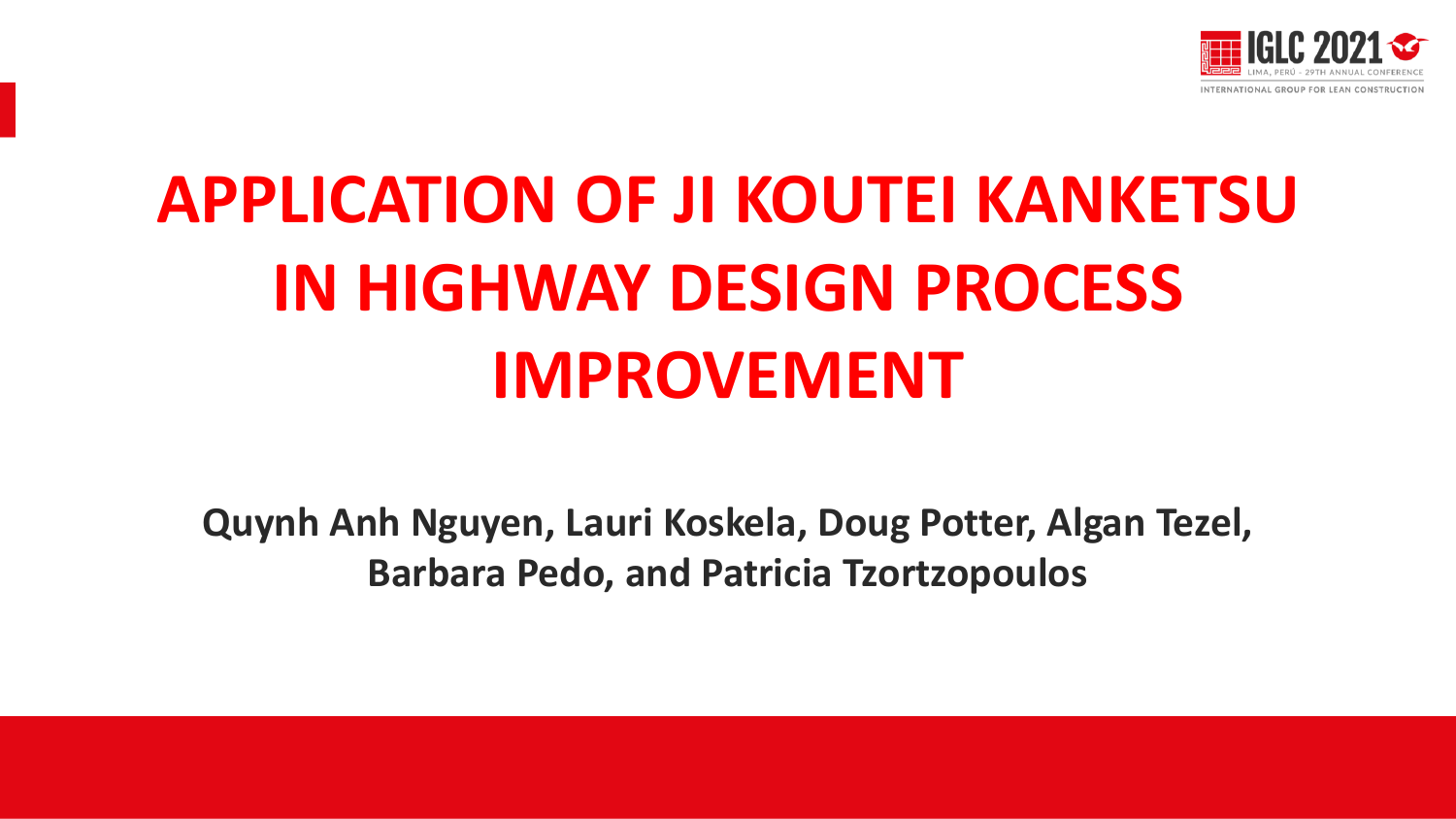

### **AGENDA**

- INTRODUCTION
- RESEARCH METHOD
- JI KOUTEI KANKETSU
- JKK IMPLEMENTATION AND PREREQUISITES
- COMPARISON OF JKK TO OTHER METHODS
- THE PROCESS OF DESIGN RISK MANAGEMENT
- ANALYSING DRMP THROUGH JKK
- CONCLUSION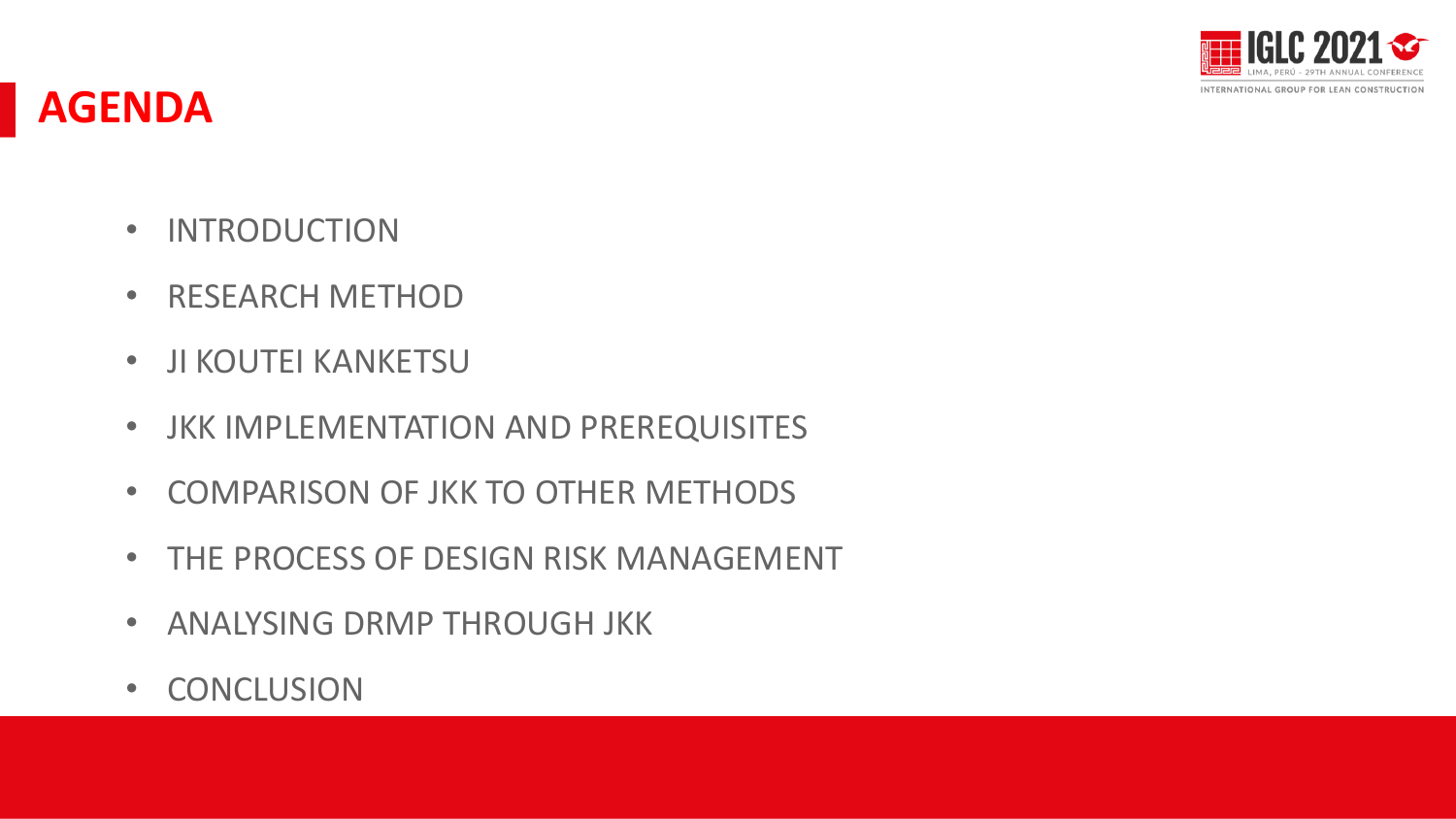

### **INTRODUCTION**

- *Ji Koutei Kanketsu* (JKK) is a Japanese term which refers to a quality practice in White Collar departments at Toyota.
- JKK implementation is evaluated as a success at Toyota; however, there is a lack of academic research into JKK in general, and especially of its implementation in the construction industry.

The main aim is to present the JKK method and initially evaluate it regarding its suitability for construction contexts.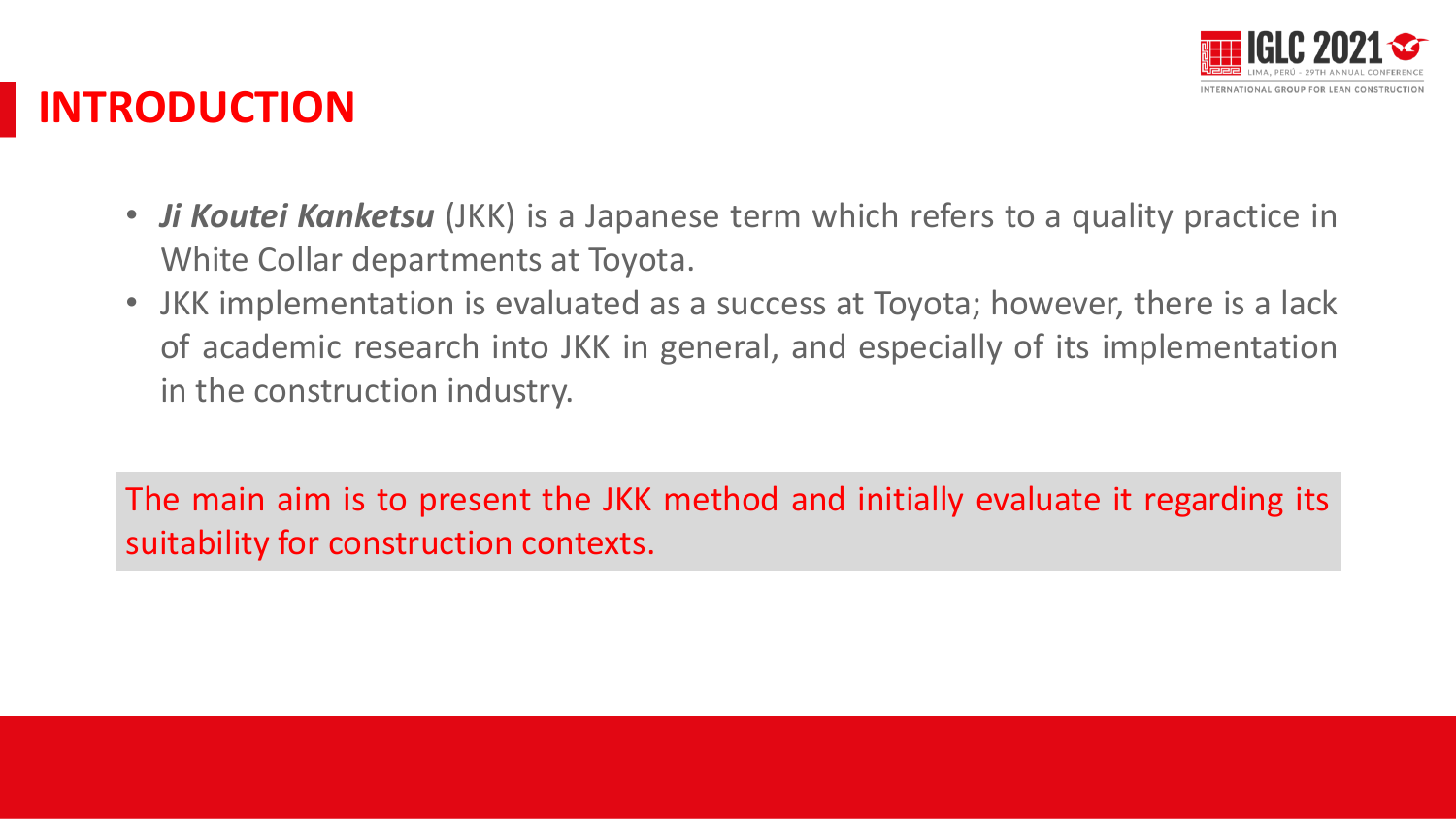

### **INTRODUCTION**

- The paper is a part of an action research which aims to test the application of JKK in a real context of highway projects in terms of process improvement.
- The action research has been undertaken in a large engineering design company.



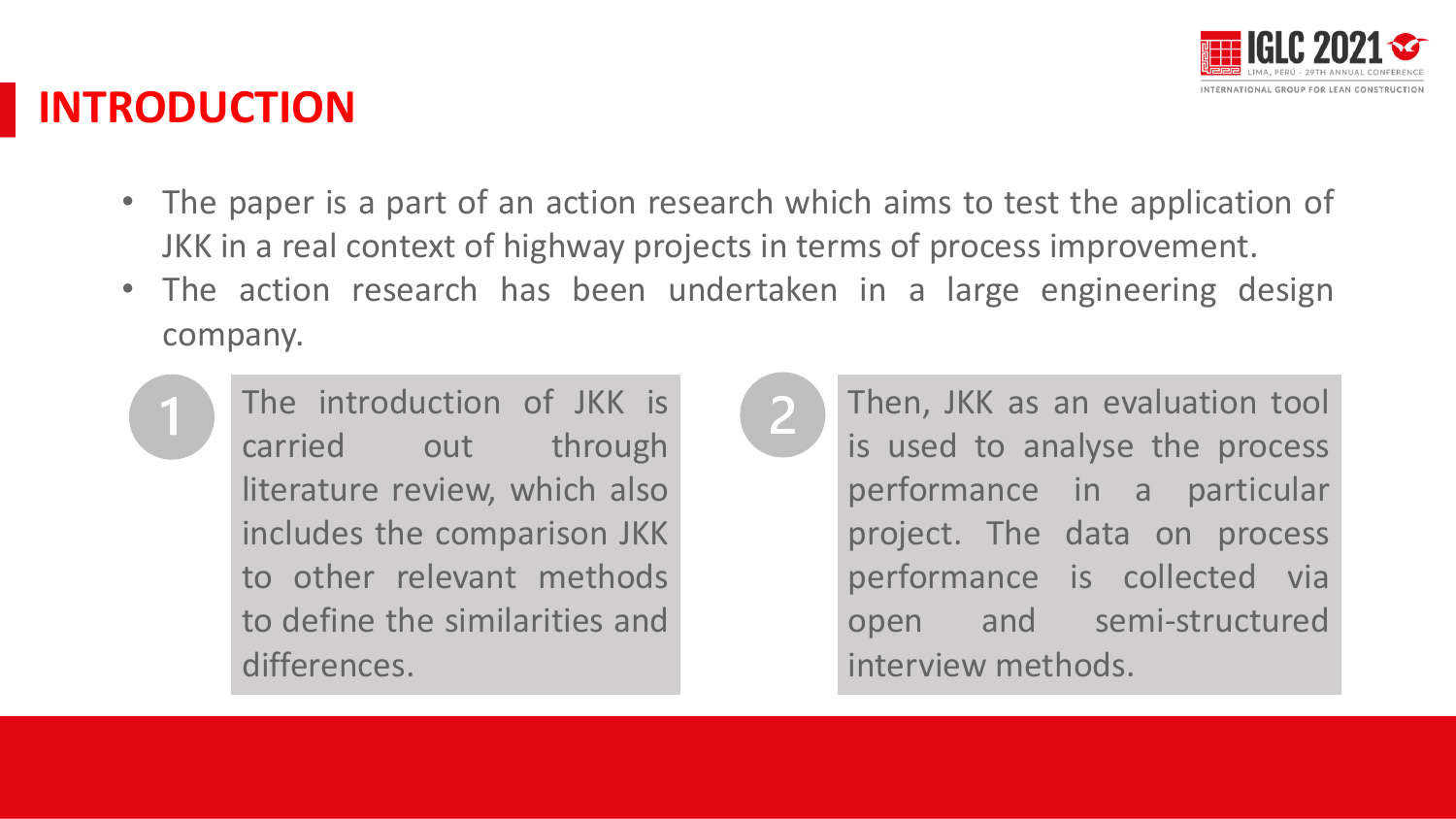

### **JI KOUTEI KANKETSU**

- Ji Koutei Kanketsu (JKK) is a recently developed concept, which enhances the autonomation with a different approach in comparison to *jidoka.*
- JKK means **'completing your own process'**.
- The main goal of JKK is to ensure the clarity of work inputs and outputs, and the understanding of how one's personal work suits into the whole processes in which such work is placed.
- The JKK implementation route is a six-step procedure, which primarily focuses on improvement of individual activities to ensure that each individual activity is executed accurately.
- JKK implementation cannot be achieved without three crucial prerequisites: visualisation, open discussion, and manager commitments.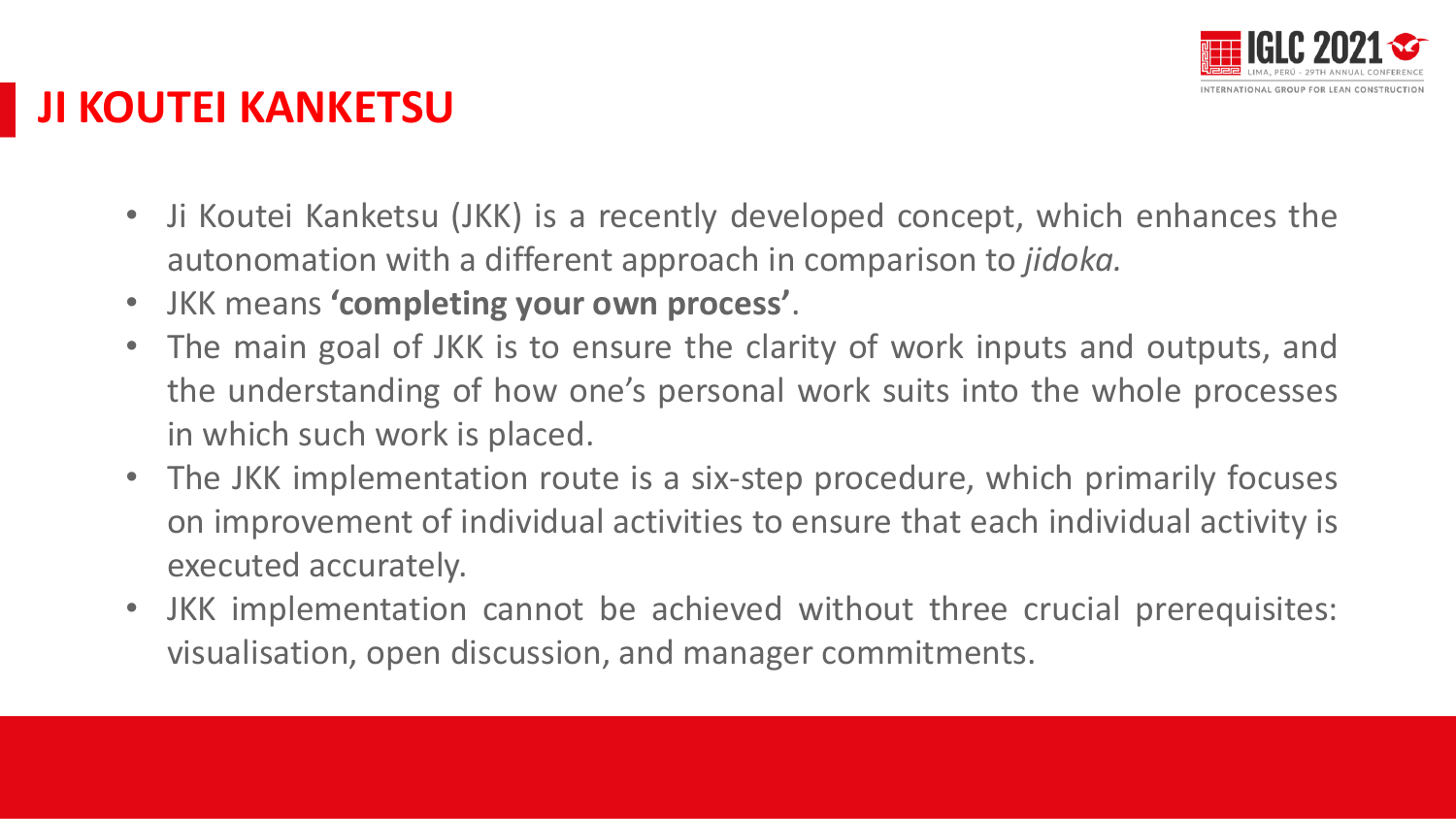

### **JKK IMPLEMENTATION AND PREREQUISITES**

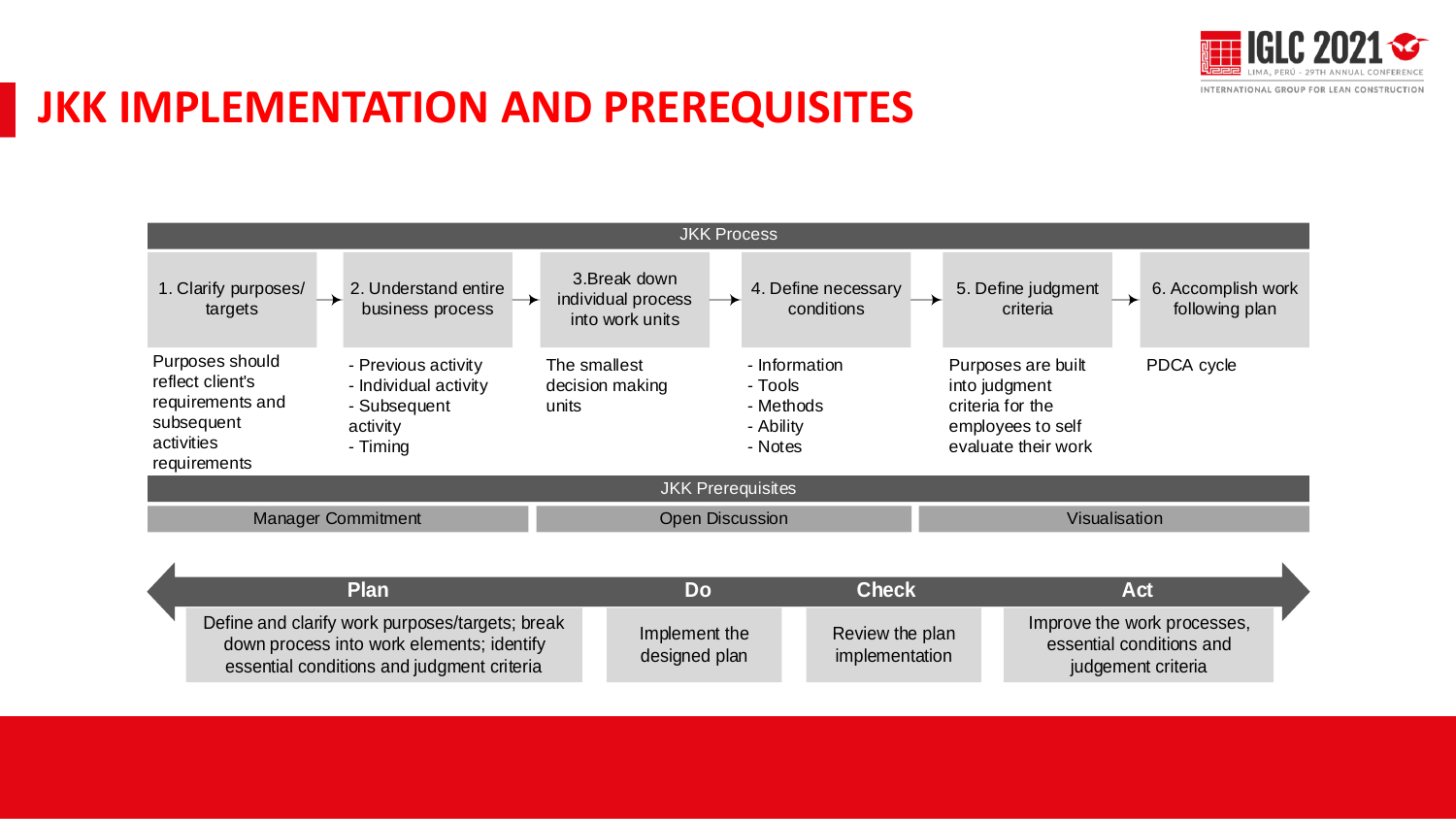

### **COMPARISON OF JKK TO OTHER METHODS**

- JKK is compared to aligned prior methods including Process Modelling, Last Planner System, Target Value Design, and Standardisation.
- JKK somewhat overlaps other methods; however, there are some subtle differences between them.
- However, JKK can possibly be used to support other methods' accomplishment.

JKK seems only to require 'as-is' model for current practice, and then proceeds to expanding understanding of the individual activities at a deeper level.

### **Process Modelling Last Planner System Target Value Design**

JKK focuses more on giving the employee confidence to perform zero-defect work rather than making them to promise to complete the task according to agreed schedule.

The focus of TVD is cost reduction whereas the central object in JKK is how to achieve the individual work performance with zero defects.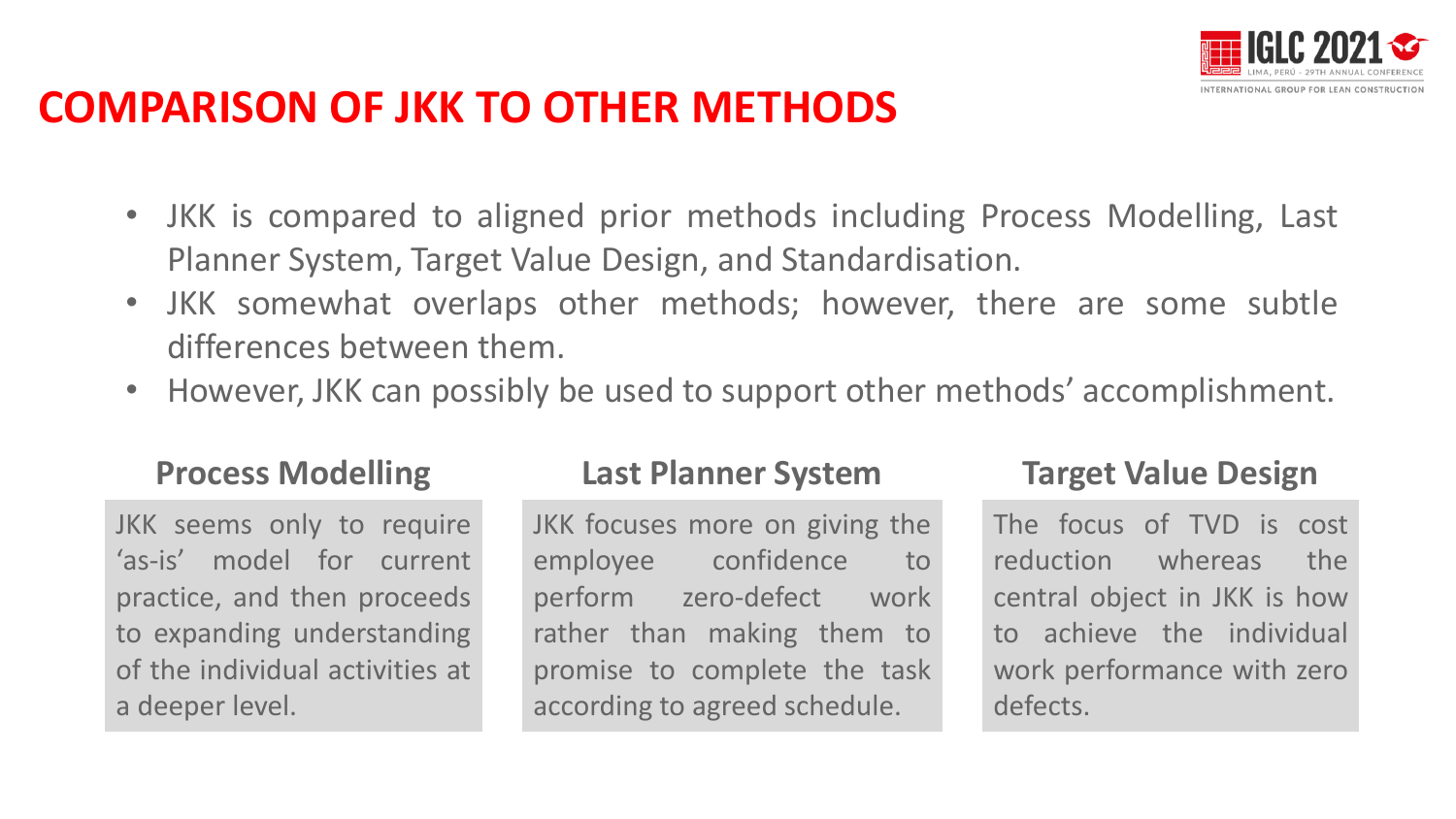



• **Design Risk Management Process (DRMP)** or Hazard Elimination Schedule is a chain of activities to capture and eliminate all possible risks in design, construction, and maintenance stages by complying with the Principles of Prevention. The process requires the involvement of the client, principal designer, designers, principal contractor, and subcontractors.



Design Risk Management Process brief workflow.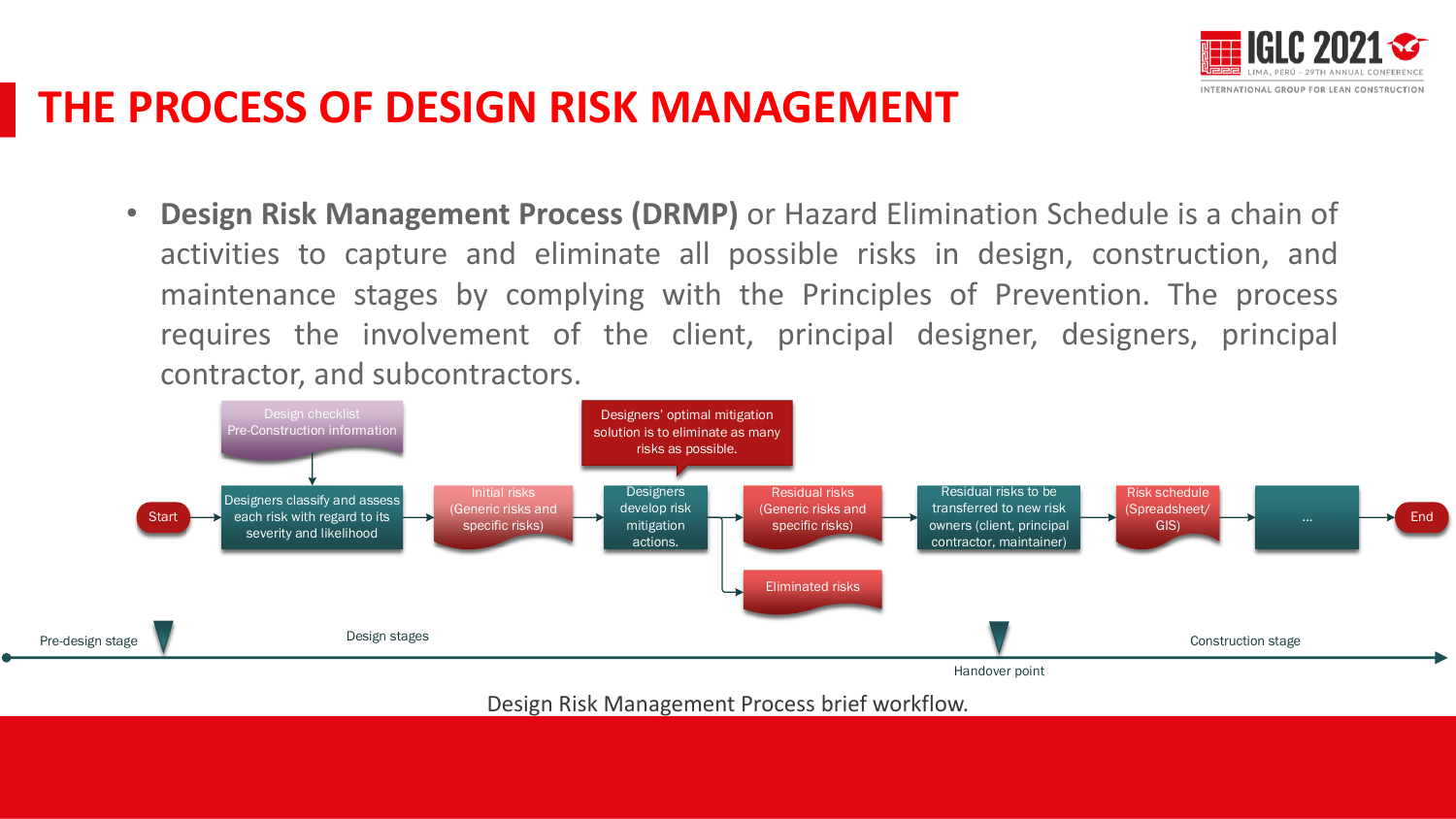

### **ANALYSING DRMP THROUGH JKK**

The analysis of the current state of DRMP through JKK exposes possible root causes for inadequate performance as it does not totally fulfil the JKK criteria.

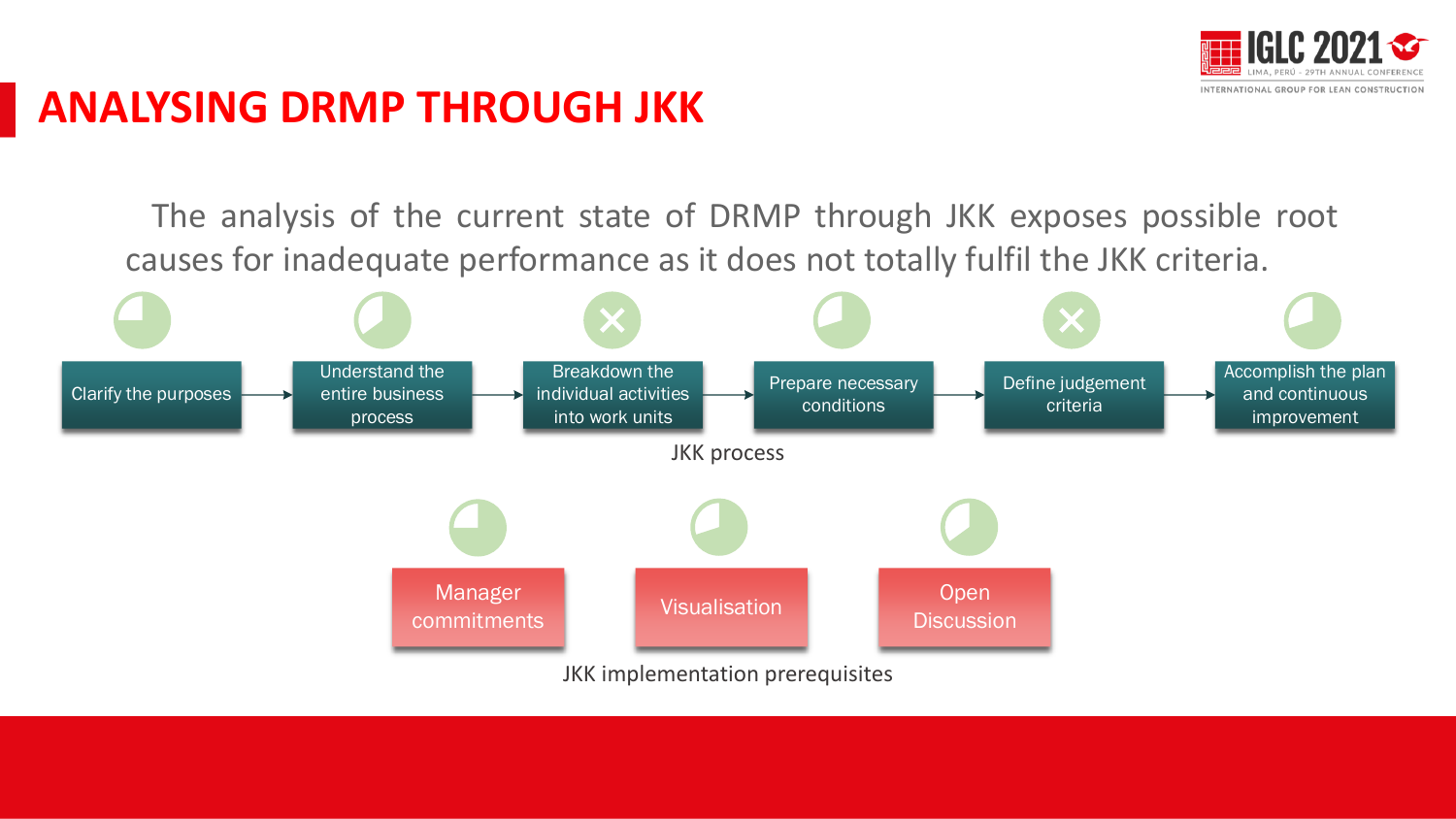

### **CONCLUSIONS**

When applied in the construction industry, the concept of JKK has similarities and differences with other aligned Lean construction methods in terms of process improvement.



JKK provides a unique contribution to process improvement by addressing individual intellectual work, which often remains poorly managed, at greater depth.

The result of using JKK as an evaluation tool can contribute to a feature of JKK in new projects, as it provides a comprehensive overview of process problems and a direction for improvement.